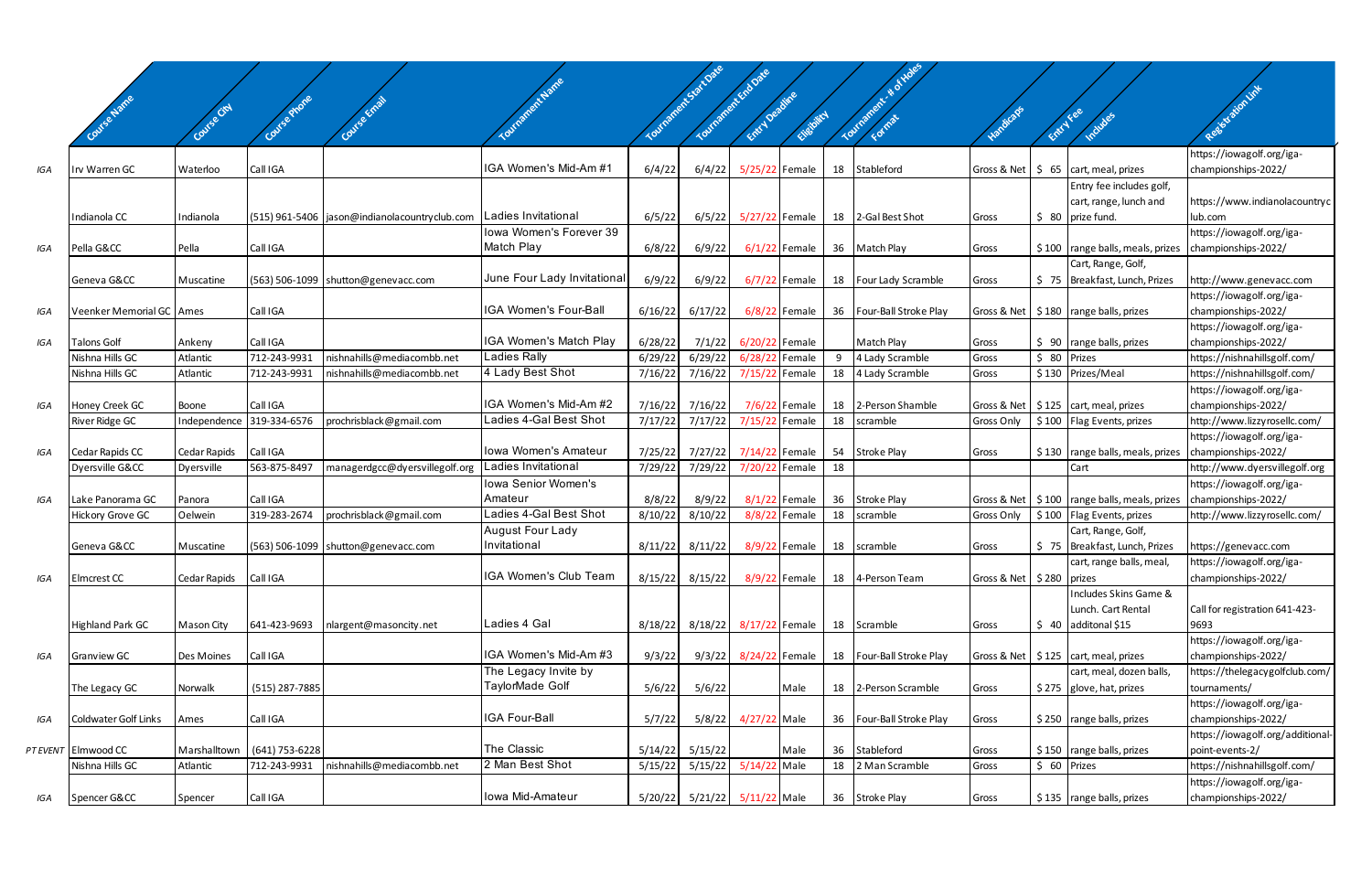|     | Covise Name                              | Covise City | Course Prote   |                                                 |                          |         | Witholson's State Oake<br>Tourisment endoate | Entry Depthic       | Elisbitch |    | Tourisment & o          |        | Entry Fee    | Includes                                              |                                                  |
|-----|------------------------------------------|-------------|----------------|-------------------------------------------------|--------------------------|---------|----------------------------------------------|---------------------|-----------|----|-------------------------|--------|--------------|-------------------------------------------------------|--------------------------------------------------|
|     |                                          |             |                |                                                 |                          |         |                                              |                     |           |    |                         |        |              | This event is pre flighted                            |                                                  |
|     |                                          |             |                |                                                 |                          |         |                                              |                     |           |    |                         |        |              | based off your USGA                                   |                                                  |
|     |                                          |             |                |                                                 |                          |         |                                              |                     |           |    |                         |        |              | index. The entry fee                                  |                                                  |
|     |                                          |             |                |                                                 |                          |         |                                              |                     |           |    |                         |        |              | includes golf, range balls                            |                                                  |
|     |                                          |             |                |                                                 |                          |         |                                              |                     |           |    |                         |        |              | and prizes.<br>Cart fee per person/per                |                                                  |
|     |                                          |             |                |                                                 |                          |         |                                              |                     |           |    |                         |        |              | day is \$20.00. You can                               |                                                  |
|     |                                          |             |                |                                                 |                          |         |                                              |                     |           |    |                         |        |              | make your own group for                               |                                                  |
|     |                                          |             |                |                                                 |                          |         |                                              |                     |           |    |                         |        |              | Saturday's play.                                      |                                                  |
|     |                                          |             |                |                                                 |                          |         |                                              |                     |           |    |                         |        |              | On Sunday, each                                       |                                                  |
|     |                                          |             |                |                                                 |                          |         |                                              |                     |           |    |                         |        |              | participant will play within                          |                                                  |
|     | Thunder Hills CC                         | Peosta      |                | (563) 556-3256 golf@thunderhillscc.com          | The Robin                |         | 5/21/22 5/22/22 5/14/22 Male                 |                     |           |    | 36 Stroke Play          | Gross  |              | $$100$ their flight.                                  | http://www.thunderhillscc.com                    |
|     |                                          |             |                |                                                 |                          |         |                                              |                     |           |    |                         |        |              |                                                       | https://iowagolf.org/additional-                 |
|     | PT EVENT BVU at Lake Creek GC Storm Lake |             | (712) 732-3798 |                                                 | Lake Creek Amateur       |         | 5/28/22 5/29/22                              |                     | Male      |    | 36 Stroke Play          | Gross  |              | range balls, prizes                                   | point-events-2/                                  |
|     |                                          |             |                |                                                 |                          |         |                                              |                     |           |    |                         |        |              |                                                       | https://iowagolf.org/iga-                        |
| IGA | Fort Dodge CC                            | Fort Dodge  | Call IGA       |                                                 | IGA Senior Match Play    | 6/1/22  | 6/3/22                                       | 5/25/22 Male        |           |    | Match Play              | Gross  |              | $$125$ range balls, prizes                            | championships-2022/                              |
|     |                                          |             |                |                                                 |                          |         |                                              |                     |           |    |                         |        |              |                                                       | https://iowagolf.org/additional-                 |
|     | PT EVENT The Preserve                    | Moravia     | (641) 724-1400 |                                                 | Southeast Iowa Amateur   | 6/4/22  | 6/5/22                                       |                     | Male      |    | 36 Stroke Play          | Gross  |              | $$140$ range balls, prizes                            | point-events-2/                                  |
|     |                                          |             |                |                                                 |                          |         |                                              |                     |           |    |                         |        |              |                                                       | https://iowagolf.org/additional-                 |
|     | PT EVENT Carroll CC                      | Carroll     | (712) 792-9206 |                                                 | Carroll Amateur          | 6/11/22 | 6/12/22                                      |                     | Male      |    | 36 Stroke Play          | Gross  |              | $$120$ range balls, prizes                            | point-events-2/                                  |
|     |                                          |             |                |                                                 |                          |         |                                              |                     |           |    |                         |        |              |                                                       | https://iowagolf.org/additional-                 |
|     | PT EVENT Fort Dodge CC                   | Fort Dodge  | (515) 955-8508 |                                                 | Fort Dodge Amateur       | 6/24/22 | 6/26/22                                      |                     | Male      | 54 | Stroke Play             | Gross  |              | $$120$ range balls, prizes                            | point-events-2/                                  |
|     | Nishna Hills GC                          | Atlantic    | 712-243-9931   | nishnahills@mediacombb.net                      | 4 Man Best Shot          | 6/26/22 | 6/26/22                                      | 6/25/22 Male        |           | 18 | 4 Man Scramble          | Gross  | \$140 Prizes |                                                       | https://nishnahillsgolf.com/                     |
|     |                                          |             |                |                                                 |                          |         |                                              |                     |           |    |                         |        |              | Entry fee includes golf,                              |                                                  |
|     |                                          |             |                |                                                 | 8" Cup Individual Stroke |         |                                              |                     |           |    |                         |        |              | cart, range, lunch and                                | https://www.indianolacountryc                    |
|     | Indianola CC                             | Indianola   |                | (515) 961-5406   jason@indianolacountryclub.com | <b>IPlay</b>             | 6/26/22 | 6/26/22                                      | 6/20/22 Male        |           |    | 18   8" Cup Stroke Play | Gross  |              | $$70$ prize fund.                                     | lub.com                                          |
| IGA | <b>Talons Golf</b>                       | Ankeny      | Call IGA       |                                                 | IGA Match Play           | 6/28/22 |                                              | 7/1/22 6/20/22 Male |           |    | Match Play              | Gross  |              | $$150$ range balls, prizes                            | https://iowagolf.org/iga-<br>championships-2022/ |
|     |                                          |             |                |                                                 |                          |         |                                              |                     |           |    |                         |        |              |                                                       | https://iowagolf.org/additional-                 |
|     | PT EVENT Veenker Memorial GC Ames        |             | (515) 294-6727 |                                                 | Iowa Masters             |         | 7/8/22 7/10/22                               |                     | Male      |    | 54 Stroke Play          | Gross  |              | $$130$ range balls, prizes                            | point-events-2/                                  |
|     |                                          |             |                |                                                 |                          |         |                                              |                     |           |    |                         |        |              |                                                       | https://iowagolf.org/additional-                 |
|     | PT EVENT Waterloo City Courses Waterloo  |             | (319) 234-9271 |                                                 | Waterloo Open            |         | 7/15/22 7/17/22                              |                     | Male      |    | 54 Stroke Play          | Gross  |              | $$125$ range balls, prizes                            | point-events-2/                                  |
|     |                                          |             |                |                                                 |                          |         |                                              |                     |           |    |                         |        |              |                                                       | https://iowagolf.org/iga-                        |
| IGA | Crow Valley GC                           | Davenport   | Call IGA       |                                                 | Iowa Amateur             | 7/18/22 | 7/20/22                                      | 7/7/22 Male         |           |    | 54 Stroke Play          | Gross  |              | $$150$ range balls, meals, prizes championships-2022/ |                                                  |
|     |                                          |             |                |                                                 |                          |         |                                              |                     |           |    |                         |        |              |                                                       | https://iowagolf.org/additional-                 |
|     | PT EVENT Blue Top Ridge                  | Riverside   | (319) 648-1234 |                                                 | Iowa Open                |         | 7/29/22 7/31/22                              |                     | Male      |    | 54 Stroke Play          | Gross  |              | $$200$ range balls, prizes                            | point-events-2/                                  |
|     |                                          |             |                |                                                 |                          |         |                                              |                     |           |    |                         |        |              |                                                       | https://iowagolf.org/additional-                 |
|     | PT EVENT Spencer G&CC                    | Spencer     | (712) 262-2004 |                                                 | Northwest Amateur        | 8/4/22  | 8/7/22                                       |                     | Male      |    | 63 Stroke Play          | Gross  |              | range balls, prizes                                   | point-events-2/                                  |
|     |                                          |             |                |                                                 |                          |         |                                              |                     |           |    |                         |        |              | Includes Skins Game &                                 |                                                  |
|     |                                          |             |                |                                                 |                          |         |                                              |                     |           |    |                         |        |              | Lunch. Cart Rental                                    | Call for registration 641-423-                   |
|     | <b>Highland Park GC</b>                  | Mason City  | 641-423-9693   | nlargent@masoncity.net                          | Men's Senior Amateur     | 8/9/22  | 8/9/22                                       | 8/8/22 Male         |           |    | 18 Stroke Play          | No HCP |              | $$40$ additonal \$15                                  | 9693                                             |
|     |                                          |             |                |                                                 |                          |         |                                              |                     |           |    |                         |        |              |                                                       | https://iowagolf.org/iga-                        |
| IGA | Echo Valley CC                           | Norwalk     | Call IGA       |                                                 | Herman Sani Tournament   |         | $8/12/22$ $8/14/22$                          | 8/2/22 Male         |           |    | 54 Stroke Play          | Gross  |              | $$150$ range balls, prizes                            | championships-2022/                              |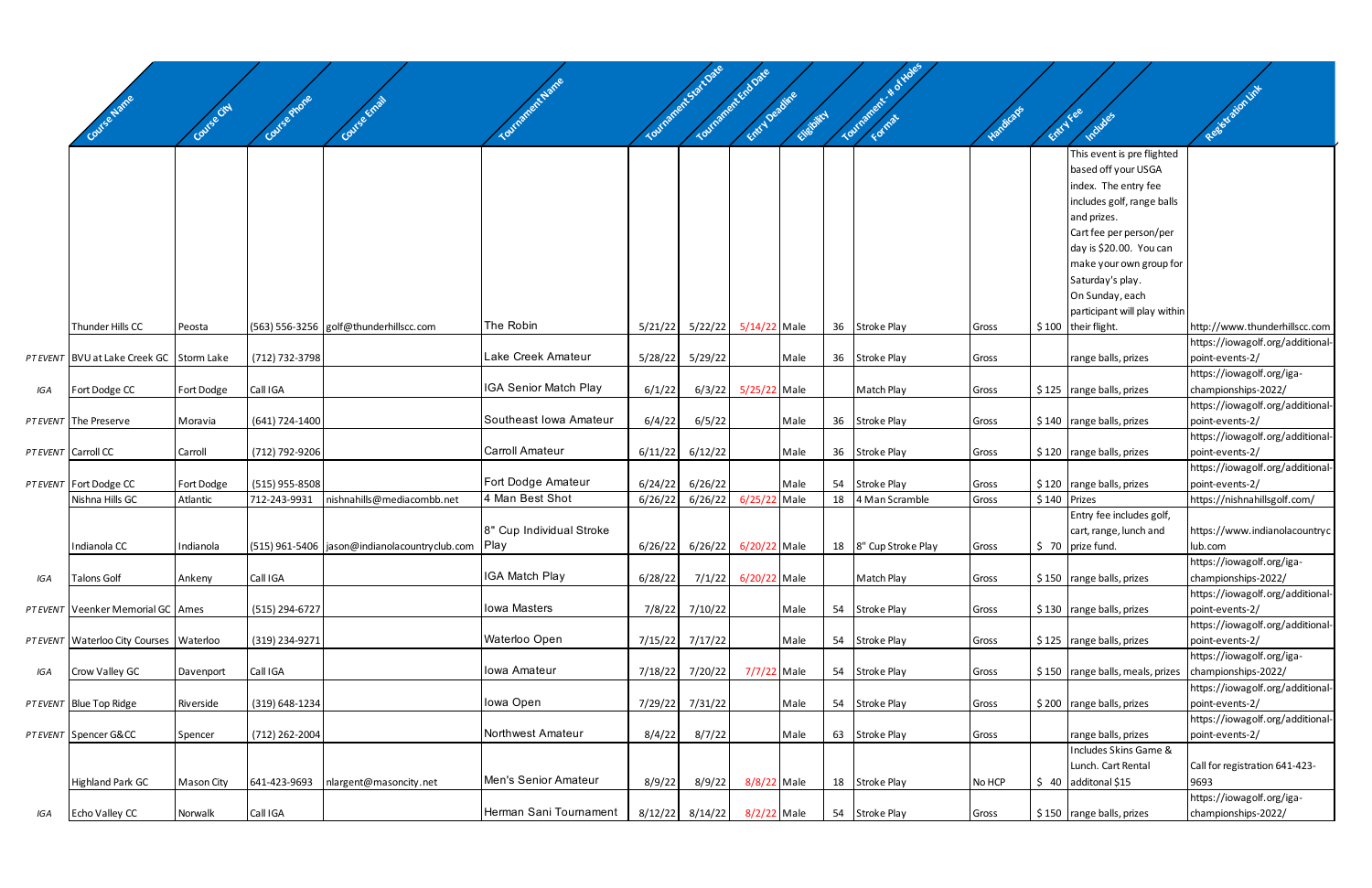|     |                         |                     |                          |                                                       |                                    |         | outrainer 5 jail Date<br>Tournament Endorse |                      |           |    |                                  |                              |              |                                                                           |                                                            |
|-----|-------------------------|---------------------|--------------------------|-------------------------------------------------------|------------------------------------|---------|---------------------------------------------|----------------------|-----------|----|----------------------------------|------------------------------|--------------|---------------------------------------------------------------------------|------------------------------------------------------------|
|     |                         |                     |                          |                                                       |                                    |         |                                             |                      |           |    | Tourisment & d                   |                              |              |                                                                           | Registration inte                                          |
|     | Covies Jame             | Covise City         | Covi <sup>se Phone</sup> | Course Email                                          |                                    |         |                                             | Entry Decime         |           |    |                                  | Vandicaps                    |              |                                                                           |                                                            |
|     |                         |                     |                          |                                                       |                                    |         |                                             |                      | Chebitics |    |                                  |                              | Entry Fee    | Includes                                                                  |                                                            |
|     |                         |                     |                          |                                                       |                                    |         |                                             |                      |           |    |                                  |                              |              |                                                                           | https://iowagolf.org/iga-                                  |
| IGA | Ames G&CC               | Ames                | Call IGA                 |                                                       | Iowa Senior Amateur                | 8/22/22 | 8/24/22                                     | 8/15/22 Male         |           |    | 54 Stroke Play                   | Gross                        |              | \$150   range balls, meals, prizes                                        | championships-2022/                                        |
|     |                         |                     |                          |                                                       |                                    |         |                                             |                      |           |    |                                  |                              |              |                                                                           | https://iowagolf.org/additional-                           |
|     | PT EVENT Birarwood GC   | Ankeny              | $(515)$ 964-4653         |                                                       | <b>Briarwood Amateur</b>           | 8/27/22 | 8/28/22                                     |                      | Male      |    | 36 Stroke Play                   | Gross                        |              | $$130$ range balls, prizes                                                | point-events-2/                                            |
|     | Dubuque G&CC            | <b>DUBUQUE</b>      |                          | (563) 583-9150 golfshop@dubuquegolf.org               | "Little Poison" Dubuque<br>Amateur | 9/17/22 | 9/18/22                                     | 9/11/22 Male         |           |    | 36 Stroke Play                   |                              |              | Golf Fee, Range Balls and<br>Gross & Net   \$ 70 Prizes (carts are extra) | http://www.dubuquegolf.org                                 |
|     |                         |                     |                          |                                                       |                                    |         |                                             |                      |           |    |                                  |                              |              | cart, range balls, meal,                                                  | https://iowagolf.org/iga-                                  |
| IGA | The Preserve            | Moravia             | Call IGA                 |                                                       | <b>IGA Club Team</b>               | 10/3/22 |                                             | 10/3/22 9/26/22 Male |           |    | 18 4 Person Team                 | Gross & Net   \$340   prizes |              |                                                                           | championships-2022/                                        |
|     |                         |                     |                          |                                                       | 8" Cup 4-Person Scramble           |         |                                             |                      |           |    |                                  |                              |              |                                                                           | https://thelegacygolfclub.com/                             |
|     | The Legacy GC           | Norwalk             | (515) 287-7885           |                                                       | #1                                 | 4/3/22  | 4/3/22                                      |                      | Mixed     |    | 18 4-Person Scramble             | Gross                        |              | \$300 cart, range balls, prizes                                           | tournaments/                                               |
|     |                         |                     |                          |                                                       | 8" Cup 4-Person Scramble           |         |                                             |                      |           |    |                                  |                              |              |                                                                           | https://thelegacygolfclub.com/                             |
|     | The Legacy GC           | Norwalk             | (515) 287-7885           |                                                       | #2                                 | 4/10/22 | 4/10/22                                     |                      | Mixed     |    | 18 4-Person Scramble             | Gross                        |              | $$300$ cart, range balls, prizes                                          | tournaments/                                               |
|     | <b>Highland Park GC</b> | Mason City          | 641-423-9693             | nlargent@masoncity.net                                | <b>Early Bird</b>                  | 5/15/22 | 5/15/22                                     | 5/14/22 Mixed        |           |    | 27 Individual Stroke Play        | No HCP                       |              | Includes Skins Game Cart<br>$\frac{1}{2}$ 40 Rental additonal \$15        | Call for registration 641-423-<br>9693                     |
|     |                         |                     |                          |                                                       |                                    |         |                                             |                      |           |    |                                  |                              |              | individual carts, range                                                   |                                                            |
|     |                         |                     |                          |                                                       |                                    |         |                                             |                      |           |    |                                  |                              |              | balls and prizes                                                          |                                                            |
|     |                         |                     |                          |                                                       |                                    |         |                                             |                      |           |    |                                  |                              |              | Okoboji View member                                                       |                                                            |
|     | Okoboji View GC         | Spirit Lake         |                          | (712) 337-3372 theview@mchsi.com                      | 1-Person Best Shot                 | 5/15/22 | 5/15/22                                     | 5/14/22 Mixed        |           |    | 18 scramble                      | Gross                        |              | $$50$ entry is \$25                                                       | http://www.okobojiview.net                                 |
|     |                         |                     |                          |                                                       |                                    |         |                                             |                      |           |    |                                  |                              |              |                                                                           |                                                            |
|     |                         |                     |                          |                                                       |                                    |         |                                             |                      |           |    |                                  |                              |              | cart, drink specials, meal,                                               | https://thelegacygolfclub.com/                             |
|     | The Legacy GC           | Norwalk             | (515) 287-7885           |                                                       | Couples Twilight                   | 5/27/22 | 5/27/22                                     |                      | Mixed     |    | 9 Alternate Shot                 | Gross                        |              | \$75   prizes, live entertainment   tournaments/                          |                                                            |
|     |                         |                     |                          |                                                       |                                    |         |                                             |                      |           |    |                                  |                              |              | Flag events and prizes.                                                   |                                                            |
|     |                         |                     |                          |                                                       |                                    |         |                                             |                      |           |    |                                  |                              |              | Carts must be reserved                                                    |                                                            |
|     |                         |                     |                          |                                                       | Memorial Day Couple's              |         |                                             |                      |           |    |                                  |                              |              | ahead of time \$30 per<br>cart. Call Pro shop to sign                     |                                                            |
|     | Hickory Grove GC        | Oelwein             |                          | (319) 283-2674   prochrisblack@gmail.com              | <b>Best Shot</b>                   | 5/30/22 | 5/30/22                                     | 5/28/22 Mixed        |           | 18 | scramble                         | Gross                        | $$50$  up.   |                                                                           | http://www.lizzyrosellc.com/                               |
|     |                         |                     |                          |                                                       |                                    |         |                                             |                      |           |    |                                  |                              |              |                                                                           |                                                            |
|     |                         |                     |                          |                                                       |                                    |         |                                             |                      |           |    |                                  |                              |              |                                                                           | cart, drink specials, meal, https://thelegacygolfclub.com/ |
|     | The Legacy GC           | Norwalk             | (515) 287-7885           |                                                       | Couples Twilight                   | 6/10/22 | 6/10/22                                     |                      | Mixed     |    | 9 Alternate Shot                 | Gross                        |              | \$75   prizes, live entertainment   tournaments/                          |                                                            |
|     | Nishna Hills GC         | Atlantic            | 712-243-9931             | nishnahills@mediacombb.net                            | Couples Alternate Shot             | 6/12/22 | 6/12/22                                     | 6/11/22 Mixed        |           | 18 | Alternate Shot                   | Gross                        | \$ 40 Prizes |                                                                           | https://nishnahillsgolf.com/                               |
|     |                         |                     |                          |                                                       | IGA Father-Son/Parent-             |         |                                             |                      |           |    |                                  |                              |              |                                                                           | https://iowagolf.org/iga-                                  |
| IGA | Jester Park GC          | Granger             | Call IGA                 |                                                       | Child                              | 6/18/22 | 6/19/22                                     | 6/8/22 Mixed         |           |    | 18 Alternate Shot                | Gross                        |              | $\frac{1}{2}$ 80   range balls, prizes                                    | championships-2022/                                        |
|     |                         |                     |                          |                                                       |                                    |         |                                             |                      |           |    |                                  |                              |              | Includes Skins Game Cart<br>Rental additonal \$20 for                     | Call for registration 641-423-                             |
|     | Highland Park GC        | <b>Mason City</b>   | 641-423-9693             | nlargent@masoncity.net                                | Parent/Child                       | 6/19/22 | 6/19/22                                     | 6/18/22 Mixed        |           |    | 18 Alternate Shot                | No HCP                       | $$40$ team   |                                                                           | 9693                                                       |
|     |                         |                     |                          |                                                       | Father's Day 2-Person              |         |                                             |                      |           |    |                                  |                              |              | Cart, range balls, lunch                                                  |                                                            |
|     | Okoboji View GC         | Spirit Lake         |                          | (712) 337-3372 theview@mchsi.com                      | <b>Best Shot</b>                   | 6/19/22 | 6/19/22                                     | 6/15/22 Mixed        |           |    | 18 scramble                      | Gross                        |              | $$60$ and prizes                                                          | http://www.okobojiview.net                                 |
|     |                         |                     |                          |                                                       |                                    |         |                                             |                      |           |    |                                  |                              |              |                                                                           |                                                            |
|     |                         |                     |                          |                                                       |                                    |         |                                             |                      |           |    |                                  |                              |              | cart, drink specials, meal,                                               | https://thelegacygolfclub.com/                             |
|     | The Legacy GC           | Norwalk             | (515) 287-7885           |                                                       | Couples Twilight                   | 6/24/22 | 6/24/22                                     |                      | Mixed     |    | 9 Alternate Shot                 | Gross                        |              | \$75   prizes, live entertainment   tournaments/                          |                                                            |
|     |                         |                     |                          |                                                       | 100+ Two Person Best               |         |                                             |                      |           |    |                                  |                              |              |                                                                           |                                                            |
|     | Hickory Grove GC        | Oelwein<br>Atlantic | 319-283-2674             | prochrisblack@gmail.com<br>nishnahills@mediacombb.net | Shot<br>4 Person Best Shot         | 6/26/22 | 6/26/22<br>7/3/22                           | 6/24/22 Mixed        |           | 18 | scramble<br>18 4 Person Scramble | Gross Only                   |              | \$ 80 Skins, lunch, prizes<br>$$100$ Prizes                               | http://www.lizzyrosellc.com/                               |
|     | Nishna Hills GC         |                     | 712-243-9931             |                                                       |                                    | 7/3/22  |                                             | 7/2/22 Mixed         |           |    |                                  | Gross                        |              |                                                                           | https://nishnahillsgolf.com/                               |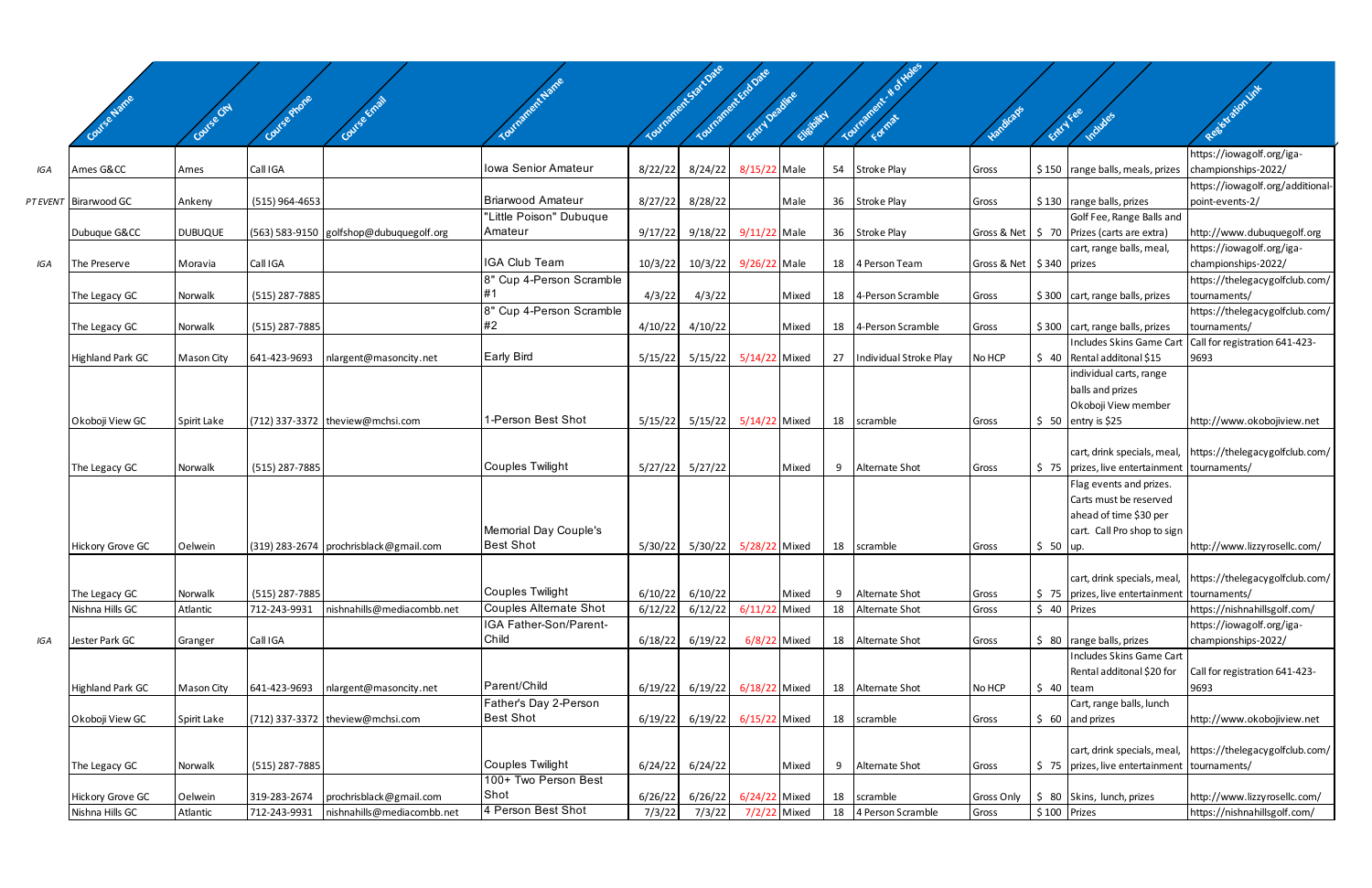|     |                                     |                       |                                |                                                                  |                                              |         | Yourianchi-Satioze<br>Tourranted back |                       |                |           | Tourisancer - Not liabe                    |                |              |                                                  |                                                               |
|-----|-------------------------------------|-----------------------|--------------------------------|------------------------------------------------------------------|----------------------------------------------|---------|---------------------------------------|-----------------------|----------------|-----------|--------------------------------------------|----------------|--------------|--------------------------------------------------|---------------------------------------------------------------|
|     |                                     |                       |                                |                                                                  |                                              |         |                                       |                       |                |           |                                            |                |              |                                                  |                                                               |
|     |                                     |                       |                                |                                                                  |                                              |         |                                       |                       |                |           |                                            |                |              |                                                  |                                                               |
|     |                                     |                       | <b>Outre Phone</b>             |                                                                  |                                              |         |                                       | Entry Deadline        | Elisbitch      |           |                                            |                | Entry Fee    | Includes                                         | Resistation int                                               |
|     |                                     |                       |                                |                                                                  |                                              |         |                                       |                       |                |           |                                            |                |              |                                                  |                                                               |
|     |                                     |                       |                                |                                                                  |                                              |         |                                       |                       |                |           |                                            |                |              |                                                  |                                                               |
|     |                                     |                       |                                |                                                                  |                                              |         |                                       |                       |                |           |                                            |                |              |                                                  | cart, drink specials, meal, https://thelegacygolfclub.com/    |
|     | The Legacy GC<br>Nishna Hills GC    | Norwalk<br>Atlantic   | (515) 287-7885<br>712-243-9931 |                                                                  | <b>Couples Twilight</b><br>1 Person Scramble | 7/8/22  | 7/8/22                                |                       | Mixed<br>Mixed | - 9<br>18 | <b>Alternate Shot</b><br>1 Person Scramble | Gross<br>Gross | \$ 35 Prizes | \$75   prizes, live entertainment   tournaments/ | https://nishnahillsgolf.com/                                  |
|     |                                     |                       |                                | nishnahills@mediacombb.net                                       |                                              | 7/10/22 | 7/10/22                               | 7/9/22                |                |           |                                            |                |              | <b>Includes Skins Game Cart</b>                  | Call for registration 641-423-                                |
|     | Highland Park GC                    | Mason City            | 641-423-9693                   | nlargent@masoncity.net                                           | <b>Highland Amateur</b>                      | 7/10/22 | 7/10/22                               |                       | 7/9/22 Mixed   | 18        | Individual Stroke Play                     | No HCP         |              | $$40$ Rental additonal \$15                      | 9693                                                          |
|     |                                     |                       |                                |                                                                  |                                              |         |                                       |                       |                |           |                                            |                |              |                                                  |                                                               |
|     |                                     |                       |                                |                                                                  |                                              |         |                                       |                       |                |           |                                            |                |              |                                                  | cart, drink specials, meal, https://thelegacygolfclub.com/    |
|     | The Legacy GC                       | Norwalk               | (515) 287-7885                 |                                                                  | <b>Couples Twilight</b>                      |         | 7/23/22 7/23/22                       |                       | Mixed          | 9         | <b>Alternate Shot</b>                      | Gross          |              | \$75   prizes, live entertainment   tournaments/ |                                                               |
|     |                                     |                       |                                |                                                                  |                                              |         |                                       |                       |                |           |                                            |                |              |                                                  |                                                               |
|     |                                     |                       |                                |                                                                  |                                              |         |                                       |                       |                |           |                                            |                |              |                                                  | cart, drink specials, meal, https://thelegacygolfclub.com/    |
|     | The Legacy GC                       | Norwalk               | (515) 287-7885                 |                                                                  | <b>Couples Twilight</b>                      | 8/5/22  | 8/5/22                                |                       | Mixed          | - 9       | Alternate Shot                             | Gross          |              | \$75   prizes, live entertainment   tournaments/ |                                                               |
|     |                                     |                       |                                |                                                                  |                                              |         |                                       |                       |                |           |                                            |                |              | Entry Fee includes golf,                         |                                                               |
|     |                                     |                       |                                |                                                                  |                                              |         |                                       |                       |                |           |                                            |                |              | cart, range, lunch and                           | http://www.indianolacountrycl                                 |
|     | Indianola CC                        | Indianola             |                                | (515) 961-5406   jason@indianolacountryclub.com   Husband & Wife |                                              | 8/7/22  | 8/7/22                                | 8/1/22 Mixed          |                | 18        | Modified Alternate Shot Gross              |                |              | $$140$ prize fund.                               | ub.com                                                        |
|     | Nishna Hills GC                     | Atlantic              | 712-243-9931                   | nishnahills@mediacombb.net                                       | Randy Clark Memorial                         | 8/13/22 | 8/13/22                               | 8/12/22 Mixed         |                |           | 18 scramble                                | Gross          | \$100 Prizes |                                                  | https://nishnahillsgolf.com/                                  |
|     |                                     |                       |                                |                                                                  |                                              |         |                                       |                       |                |           |                                            |                |              | Includes Skins Game.                             | Call for registration 641-423-                                |
|     | Highland Park GC                    | Mason City            | 641-423-9693                   | nlargent@masoncity.net                                           | 4 Person 8" Cup                              |         | 8/21/22 8/21/22 8/20/22 Mixed         |                       |                |           | 18 Scramble                                | Gross          |              | \$160   Cart Rental additonal \$15   9693        |                                                               |
|     |                                     |                       | 319-283-2674                   |                                                                  | Senior 1 person Best Shot<br>$(50+)$         | 8/22/22 | 8/22/22                               | 8/20/22 Mixed         |                |           |                                            |                |              |                                                  |                                                               |
|     | Hickory Grove GC<br>Dyersville G&CC | Oelwein<br>Dyersville | 563-875-8497                   | prochrisblack@gmail.com<br>managerdgcc@dyersvillegolf.org        | <b>Reicher Couples Classic</b>               | 8/27/22 | 8/27/22                               | 8/20/22 Mixed         |                | 18<br>18  | scramble                                   | Gross          |              | \$ 35   lunch, skins, flag events<br>Cart        | http://www.lizzyrosellc.com/<br>http://www.dyersvillegolf.org |
|     | Dyersville G&CC                     | Dyersville            | 563-875-8497                   | managerdgcc@dyersvillegolf.org                                   | <b>Reicher Couples Classic</b>               | 8/28/22 | 8/28/22                               | 8/20/22 Mixed         |                | 18        |                                            |                |              | Cart                                             | http://www.dyersvillegolf.org                                 |
|     |                                     |                       |                                |                                                                  |                                              |         |                                       |                       |                |           |                                            |                |              | Includes Skins Game.                             | Call for registration 641-423-                                |
|     | Highland Park GC                    | Mason City            | 641-423-9693                   | nlargent@masoncity.net                                           | 2 Person Best Shot                           | 8/28/22 | 8/28/22                               | 8/28/22 Mixed         |                | 18        | Scramble                                   | Gross          |              | \$ 80   Cart Rental additonal \$15   9693        |                                                               |
|     |                                     |                       |                                |                                                                  |                                              |         |                                       |                       |                |           |                                            |                |              |                                                  |                                                               |
|     | River Ridge GC                      |                       | Independence 319-334-6576      | prochrisblack@gmail.com                                          | Senior 2-Person Best Shot                    | 8/31/22 | 8/31/22                               | 8/29/22 Mixed         |                | 18        | scramble                                   | Gross Only     |              | $\frac{1}{2}$ 80   lunch, skins, flag events     | http://www.lizzyrosellc.com/                                  |
|     | River Ridge GC                      |                       | Independence 319-334-6576      | prochrisblack@gmail.com                                          | Couples Best Shot                            | 9/4/22  | 9/4/22                                | $9/2/22$ Mixed        |                | 18        | scramble                                   | Gross Only     |              | $\frac{1}{2}$ 50 Flag Events, prizes             | http://www.lizzyrosellc.com/                                  |
|     | River Ridge GC                      |                       | Independence 319-334-6576      | prochrisblack@gmail.com                                          | 2-Person Ryder Cup                           |         | $9/11/22$ $9/11/22$                   | 9/9/22 Mixed          |                |           | 18 Ryder Cup                               | Gross Only     |              | $\frac{1}{2}$ 80   lunch, flag events            | http://www.lizzyrosellc.com/                                  |
|     |                                     |                       |                                |                                                                  |                                              |         |                                       |                       |                |           |                                            |                |              |                                                  | https://iowagolf.org/iga-                                     |
| IGA | Sunnyside CC                        | Waterloo              | Call IGA                       |                                                                  | Iowa Wife-Husband                            | 9/16/22 | 9/18/22                               | 9/7/22 Mixed          |                |           | 36 Stroke Play                             | Gross          |              | \$200   range balls, drinks, prizes              | championships-2022/                                           |
|     |                                     |                       |                                |                                                                  |                                              |         |                                       |                       |                |           |                                            |                |              | Includes Skins Game Hot                          |                                                               |
|     |                                     |                       |                                |                                                                  |                                              |         |                                       |                       |                |           |                                            |                |              |                                                  | Dog Lunch Included. Cart Call for registration 641-423-       |
|     | Highland Park GC                    | Mason City            | 641-423-9693                   | nlargent@masoncity.net                                           | 1 Person Best Shot                           | 9/18/22 |                                       | 9/18/22 9/18/22 Mixed |                | 18        | scramble                                   | No HCP         |              | $\frac{1}{2}$ 40 Rental additonal \$15           | 9693                                                          |
|     |                                     |                       |                                | (712) 337-3372 theview@mchsi.com                                 | 3-Person Wacky Best Shot                     |         |                                       |                       |                |           |                                            |                |              | Cart, range balls, lunch                         |                                                               |
|     | Okoboji View GC                     | Spirit Lake           |                                |                                                                  | Senior 2 person best shot                    | 9/18/22 |                                       | 9/18/22 9/15/22 Mixed |                |           | 18 scramble                                | Gross          |              | $$55$ and prizes                                 | http://www.okobojiview.net                                    |
|     | Hickory Grove GC                    | Oelwein               | 319-283-2674                   | prochrisblack@gmail.com                                          | $(50+)$                                      | 9/19/22 | 9/19/22                               | 9/17/22 Mixed         |                | 18        | scramble                                   | Gross Only     |              | $\frac{1}{2}$ 70   lunch, skins, flag events     | http://www.lizzyrosellc.com/                                  |
|     | Nishna Hills GC                     | Atlantic              | 712-243-9931                   | nishnahills@mediacombb.net                                       | 3 Couple Alternate Shot                      | 9/25/22 | 9/25/22                               | 9/24/22 Mixed         |                | 18        | Alternate Shot Scramble                    | Gross          | \$ 90 Prizes |                                                  | https://nishnahillsgolf.com/                                  |
|     |                                     |                       |                                |                                                                  | Fall 8" Cup 4-Person                         |         |                                       |                       |                |           |                                            |                |              |                                                  | https://thelegacygolfclub.com/                                |
|     | The Legacy GC                       | Norwalk               | (515) 287-7885                 |                                                                  | Scramble #1                                  | 10/2/22 | 10/2/22                               |                       | Mixed          | 18        | 4-Person Scramble                          | Gross          |              | \$300 cart, range balls, prizes                  | tournaments/                                                  |
|     |                                     |                       |                                |                                                                  |                                              |         |                                       |                       |                |           |                                            |                |              | cart, range balls, steak                         |                                                               |
|     |                                     |                       |                                |                                                                  | The "Goody" 8" Cup 4-                        |         |                                       |                       |                |           |                                            |                |              | dinner after golf, prizes,                       |                                                               |
|     | Okoboji View GC                     | Spirit Lake           |                                | (712) 337-3372 theview@mchsi.com                                 | Person Best Shot                             |         | 10/8/22 10/8/22 10/5/22 Mixed         |                       |                |           | 18 scramble                                | Gross          |              | \$ 50 free keg beer all day                      | http://www.okobojiview.net                                    |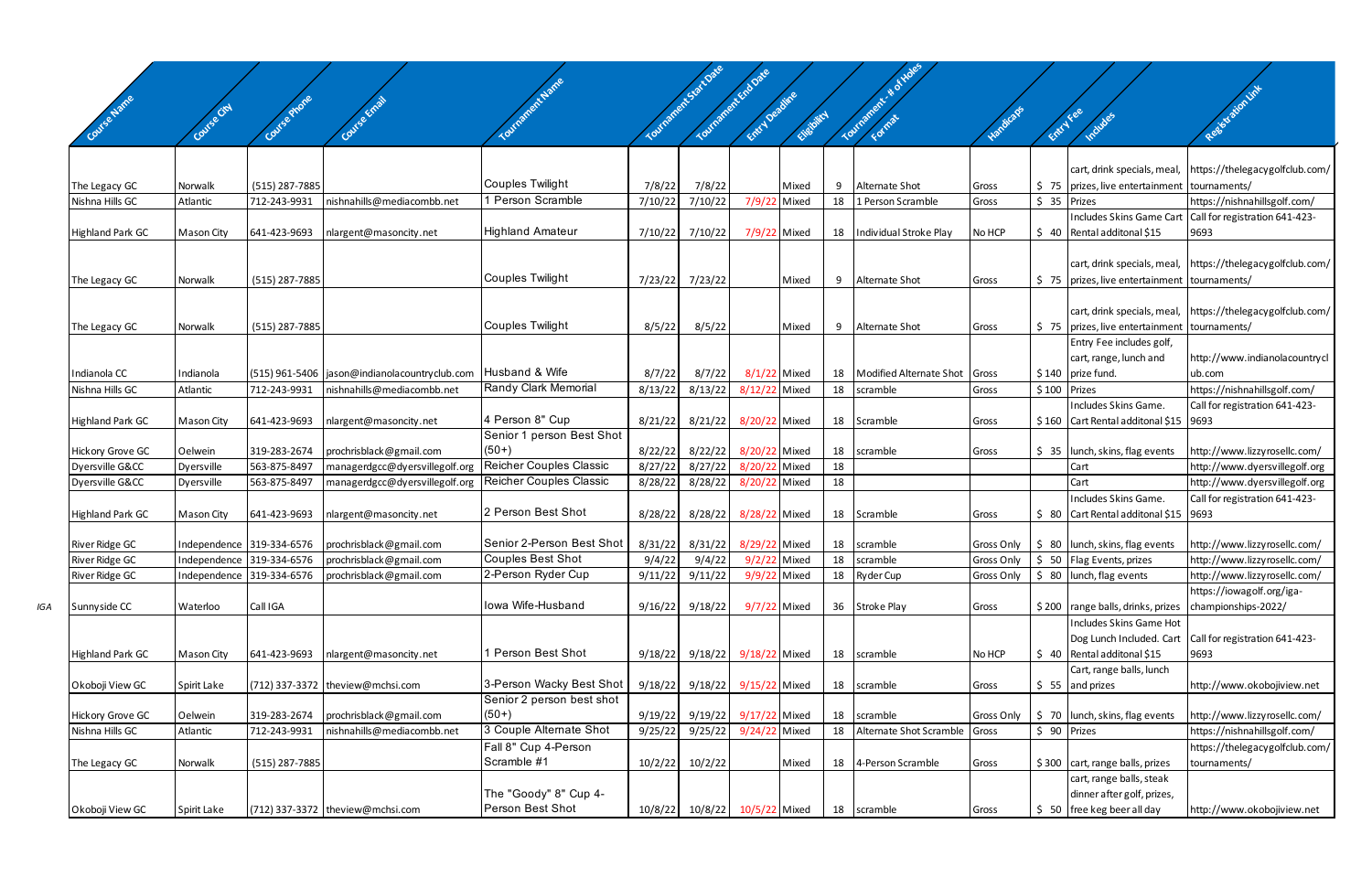|                     |             |                |                                      |                                      |         | Tourisment Start Date | Tourmontant Erapage |             |    | Tournament. # 5 Holes |            |             |                                 |                                                               |
|---------------------|-------------|----------------|--------------------------------------|--------------------------------------|---------|-----------------------|---------------------|-------------|----|-----------------------|------------|-------------|---------------------------------|---------------------------------------------------------------|
|                     |             |                |                                      |                                      |         |                       |                     |             |    |                       |            |             |                                 |                                                               |
| Covise Name         | Covise City | Covie e prone  |                                      |                                      |         |                       | Entry Depthic       | Eligibility |    |                       |            |             | ERITY FEE<br>Indudes            | Registration int                                              |
|                     |             |                |                                      |                                      |         |                       |                     |             |    |                       |            |             |                                 |                                                               |
|                     |             |                |                                      | Fall 8" Cup 4-Person<br>Scramble #2  |         |                       |                     |             |    |                       |            |             |                                 | https://thelegacygolfclub.com/                                |
| The Legacy GC       | Norwalk     | (515) 287-7885 |                                      | Fall Fling 4-Person Best             | 10/9/22 | 10/9/22               |                     | Mixed       | 18 | Scramble              | Gross      |             | \$300 cart, range balls, prizes | tournaments/                                                  |
| Hickory Grove GC    | Oelwein     | 319-283-2674   | prochrisblack@gmail.com              | Shot                                 | 10/9/22 | 10/9/22               | 10/7/22 Mixed       |             | 18 | scramble              | Gross Only |             | $$140$ lunch, flag events       | http://www.lizzyrosellc.com/                                  |
|                     |             |                |                                      | 50 & Older Senior 2-                 |         |                       |                     |             |    |                       |            |             |                                 | http://www.pinoakpubandlinks                                  |
| Pin Oak Pub & Links | Manchester  | 563-927-4653   | pinoaklinks@gmail.com                | Person Best Shot                     | 5/4/22  |                       | 5/4/22              |             |    | scramble              |            |             | $$40$ skins, meals              | .com/                                                         |
|                     |             |                |                                      |                                      |         |                       |                     |             |    |                       |            |             |                                 | http://www.pinoakpubandlinks                                  |
| Pin Oak Pub & Links | Manchester  | 563-927-4653   | pinoaklinks@gmail.com                | 4-Person Shamble                     | 5/14/22 |                       | 5/14/22             |             |    | Shamble               |            | $$60$ skins |                                 | .com/                                                         |
|                     |             |                |                                      | 50 & Older Senior 4-                 |         |                       |                     |             |    |                       |            |             |                                 | http://www.pinoakpubandlinks                                  |
| Pin Oak Pub & Links | Manchester  | 563-927-4653   | pinoaklinks@gmail.com                | Person Shamble                       | 6/1/22  |                       | 6/1/22              |             |    | Shamble               |            | \$40        |                                 | .com/                                                         |
| Dyersville G&CC     | Dyersville  | 563-875-8497   | managerdgcc@dyersvillegolf.org       | 4-Person Big Cup                     | 6/11/22 | 6/11/22               | 6/5/22              |             | 18 | scramble              |            | $$40$ Cart  |                                 | http://www.dyersvillegolf.org                                 |
| Dyersville G&CC     | Dyersville  | 563-875-8497   | managerdgcc@dyersvillegolf.org       | 4-Person Big Cup                     | 6/12/22 | 6/12/22               | 6/5/22              |             | 18 | scramble              |            | $$40$ Cart  |                                 | http://www.dyersvillegolf.org                                 |
| Dyersville G&CC     | Dyersville  | 563-875-8497   | managerdgcc@dyersvillegolf.org       | Senior Big Cup                       | 6/13/22 | 6/13/22               | 6/5/22              |             | 18 | scramble              |            | $$40$ Cart  |                                 | http://www.dyersvillegolf.org                                 |
| Pin Oak Pub & Links | Manchester  | 563-927-4653   | pinoaklinks@gmail.com                | Solo Survivor                        | 7/1/22  |                       | 7/1/22              |             |    |                       |            |             |                                 | http://www.pinoakpubandlinks<br>.com/                         |
|                     |             |                |                                      |                                      |         |                       |                     |             |    |                       |            |             |                                 | http://www.pinoakpubandlinks                                  |
| Pin Oak Pub & Links | Manchester  | 563-927-4653   | pinoaklinks@gmail.com                | <b>Flag Tee Time Tournament</b>      | 7/3/22  |                       | 7/3/22              |             |    |                       |            |             |                                 | .com/                                                         |
|                     |             |                |                                      | 50 & Older Senior 2-                 |         |                       |                     |             |    |                       |            |             |                                 | http://www.pinoakpubandlinks                                  |
| Pin Oak Pub & Links | Manchester  | 563-927-4653   | pinoaklinks@gmail.com                | Person Ryder Cup                     | 7/6/22  |                       | 7/6/22              |             |    | Ryder Cup             |            | \$40        |                                 | .com/                                                         |
|                     |             |                |                                      |                                      |         |                       |                     |             |    |                       |            |             |                                 | http://www.pinoakpubandlinks                                  |
| Pin Oak Pub & Links | Manchester  | 563-927-4653   | pinoaklinks@gmail.com                | Pin Oak Amateur                      | 7/17/22 |                       | 7/17/22             |             |    |                       |            |             |                                 | .com/                                                         |
|                     |             |                |                                      |                                      |         |                       |                     |             |    |                       |            |             |                                 | http://www.pinoakpubandlinks                                  |
| Pin Oak Pub & Links | Manchester  | 563-927-4653   | pinoaklinks@gmail.com                | Pin Oak Cup                          | 7/30/22 | 7/31/22               | 7/30/22             |             |    |                       |            |             |                                 | .com/                                                         |
|                     |             |                |                                      |                                      |         |                       |                     |             |    |                       |            |             |                                 | http://www.pinoakpubandlinks                                  |
| Pin Oak Pub & Links | Manchester  | 563-927-4653   | pinoaklinks@gmail.com                | Senior Solo Survivor                 | 8/7/22  |                       | 8/7/22              |             |    |                       |            |             |                                 | .com/                                                         |
| Pin Oak Pub & Links | Manchester  |                | 563-927-4653   pinoaklinks@gmail.com | 2022 Senior Interclub                |         | $8/9/22$ $8/10/22$    | 8/9/22              |             |    |                       |            |             |                                 | http://www.pinoakpubandlinks<br>.com/                         |
|                     |             |                |                                      |                                      |         |                       |                     |             |    |                       |            |             |                                 | http://www.pinoakpubandlinks                                  |
| Pin Oak Pub & Links | Manchester  | 563-927-4653   | pinoaklinks@gmail.com                | 3-Person Best Shot                   | 8/14/22 |                       | 8/14/22             |             |    | Scramble              |            |             | $$50$ skins                     | .com/                                                         |
|                     |             |                |                                      | Youth for Christ Golf                |         |                       |                     |             |    |                       |            |             |                                 | http://www.pinoakpubandlinks                                  |
| Pin Oak Pub & Links | Manchester  | 563-927-4653   | pinoaklinks@gmail.com                | Outing                               | 8/20/22 |                       | 8/20/22             |             |    |                       |            |             |                                 | .com/                                                         |
|                     |             |                |                                      |                                      |         |                       |                     |             |    |                       |            |             |                                 | http://www.pinoakpubandlinks                                  |
| Pin Oak Pub & Links | Manchester  | 563-927-4653   | pinoaklinks@gmail.com                | <b>Combined Solo Survivor</b>        | 8/28/22 |                       | 8/28/22             |             |    |                       |            |             |                                 | .com/                                                         |
|                     |             |                |                                      | 50 & Older Senior 1-                 |         |                       |                     |             |    |                       |            |             |                                 | http://www.pinoakpubandlinks                                  |
| Pin Oak Pub & Links | Manchester  | 563-927-4653   | pinoaklinks@gmail.com                | Person Best Shot                     | 9/7/22  |                       | 9/7/22              |             |    | Scramble              |            | \$40        |                                 | .com/                                                         |
| Dyersville G&CC     | Dyersville  | 563-875-8497   | managerdgcc@dyersvillegolf.org       | Senior Big Cup                       | 9/16/22 | 9/16/22               | 9/10/22             |             | 18 | scramble              |            | $$40$ Cart  |                                 | http://www.dyersvillegolf.org                                 |
| Dyersville G&CC     | Dyersville  | 563-875-8497   | managerdgcc@dyersvillegolf.org       | 4-Person Big Cup<br>4-Person Big Cup | 9/17/22 | 9/17/22               | 9/10/22             |             | 18 | scramble              |            | $$40$ Cart  |                                 | http://www.dyersvillegolf.org                                 |
| Dyersville G&CC     | Dyersville  | 563-875-8497   | managerdgcc@dyersvillegolf.org       |                                      | 9/18/22 | 9/18/22               | 9/10/22             |             | 18 | scramble              |            | $$40$ Cart  |                                 | http://www.dyersvillegolf.org<br>http://www.pinoakpubandlinks |
| Pin Oak Pub & Links | Manchester  | 563-927-4653   | pinoaklinks@gmail.com                | Person Best Shot                     | 9/18/22 |                       | 9/18/22             |             |    |                       |            | \$40        |                                 | .com/                                                         |
|                     |             |                |                                      | 4-Person 8 Inch Cup Big              |         |                       |                     |             |    |                       |            |             |                                 | http://www.pinoakpubandlinks                                  |
| Pin Oak Pub & Links | Manchester  |                | 563-927-4653   pinoaklinks@gmail.com | Money Tournament                     | 10/2/22 |                       | 10/2/22             |             |    |                       |            | \$75        |                                 | .com/                                                         |
|                     |             |                |                                      |                                      |         |                       |                     |             |    |                       |            |             |                                 |                                                               |